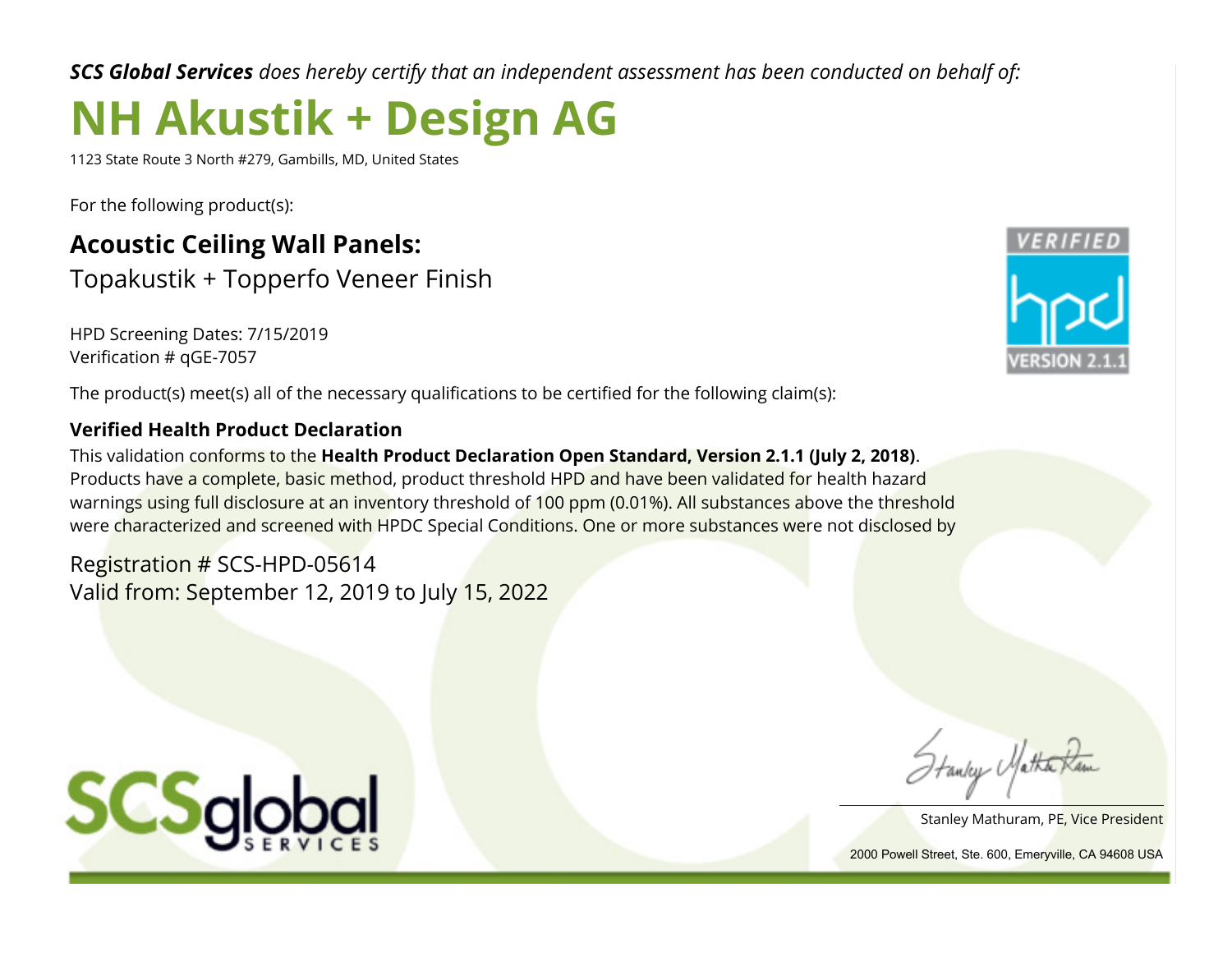*SCS Global Services does hereby certify that an independent assessment has been conducted on behalf of:*

# **NH Akustik + Design AG**

1123 State Route 3 North #279, Gambills, MD, United States

For the following product(s):

### **Acoustical Ceiling Wall Panels:** Topakustik + Topperfo Paint Finish

HPD Screening Dates: 7/15/2019 Verification # qGE-7059

The product(s) meet(s) all of the necessary qualifications to be certified for the following claim(s):

### **Verified Health Product Declaration**

This validation conforms to the **Health Product Declaration Open Standard, Version 2.1.1 (July 2, 2018)**. Products have a complete, basic method, product threshold HPD and have been validated for health hazard warnings using full disclosure at an inventory threshold of 100 ppm (0.01%). All substances above the threshold were characterized and screened with HPDC Special Conditions. One or more substances were not disclosed by

Registration # SCS-HPD-05615 Valid from: September 12, 2019 to July 15, 2022



Hanky Matha

Stanley Mathuram, PE, Vice President

2000 Powell Street, Ste. 600, Emeryville, CA 94608 USA